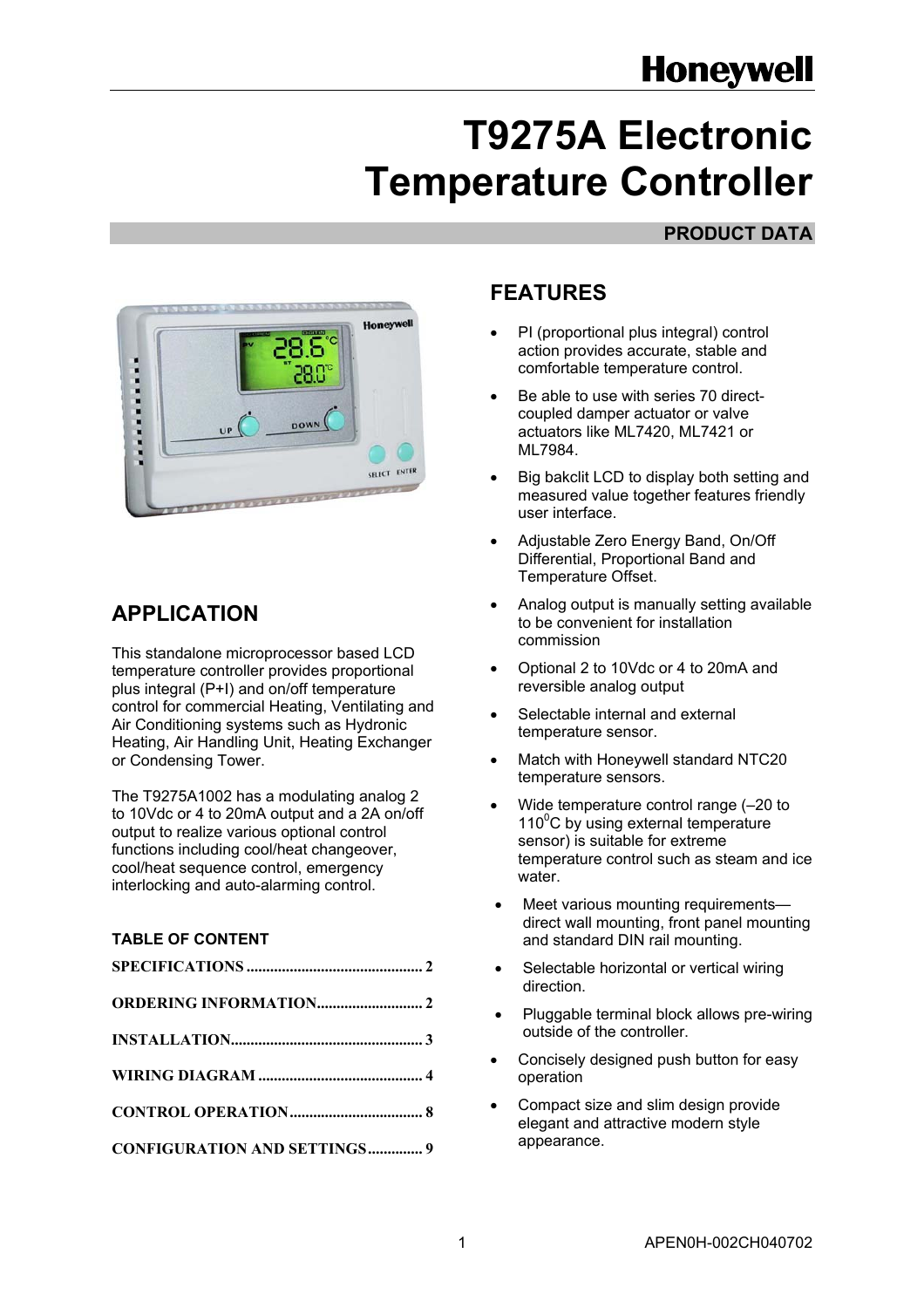## <span id="page-1-0"></span>**SPECIFICATIONS**

**IMPORTANT**: The specifications given in this publication do not include normal manufacturing tolerances. Therefore, this unit may not exactly match the listed specifications. Also, this product is tested and calibrated under closely controlled conditions and some minor differences in performance can be expected if those conditions are changed.

#### **MODELS**:

T9275A provides 4 to 20mA or 2 to 10Vdc Proportional plus Integral modulating control and 4(2)A On/Off control.

#### **Table1** – Model Specifications

| OS#        | inputs |         |        | Outputs |
|------------|--------|---------|--------|---------|
|            | Analoɑ | Digital | Analog | Digital |
| T9275A1002 |        |         |        |         |

#### **DIMENSIONS:**

See Figure 1.

#### **MOUNTING:**

T9275A1002 temperature controller is fit for following mounting methods:

- Direct wall mounting with standard electrical mounting box.
- Front panel mounting with available installation elements
- DIN rail mounting.

#### **TERMINALS:**

Plug-in screw terminals are suitable for no. 20AWG wire.

#### **POWER SUPPLY:**

AC24V + 20%, 50/60Hz, 2VA.

#### **OPERATING AMBIENT:**

0-60 $^{\rm o}$ C, 5-95%RH

#### **ACCURACY:**

 $0.1^0C$ 

#### **SETPOINT RANGE**

10-60 $\mathrm{^{0}C}$  (internal temperature sensor)  $-20-110^{\circ}$ C (external temperature sensor)

#### **REMOTE SENSOR:**

NTC20, Maximum 50m cable length (line resistance <  $4.5\Omega$ )

#### **ANALOG OUTPUT:**

#### 2 to 10Vdc or 4 to 20mA

#### **DIGITAL OUTPUT:**  2A, 24Vac

**IP CODE:** 

IP30

#### **OPERATING PARAMETER:**

See Table 2 for installer selections.

#### **Table 2** – Option Settings

| <b>Parameter</b>         | <b>Selection</b>                           |
|--------------------------|--------------------------------------------|
| Zero Energy Band         | 1.5 or $3.0^{\circ}$ C                     |
| On/Off Differential      | 0 to $3^0C$ (0.5 <sup>0</sup> C step       |
|                          | change)                                    |
| <b>Proportional Band</b> | 2 to $19^{\circ}$ C (1 $^{\circ}$ C step   |
|                          | change)                                    |
| Offset                   | $-3$ to $3^{0}$ C (0.5 <sup>0</sup> C step |
|                          | change)                                    |
| Set point Definition     | Heating, Cooling, H/C                      |
|                          | midpoint,                                  |
|                          | Heating/Alarming or                        |
|                          | Cooling/Alarming                           |
| Main Sensor              | Remote or Internal                         |
|                          |                                            |

## **ORDERING INFORMATION**

When purchasing replacement and modernization products from your wholesaler or distributor, refer to the price sheets for complete ordering number.

If you have additional questions, need further information, or would like to comment on our products or services, please write or phone your local Honeywell Environmental Controls Sales Office.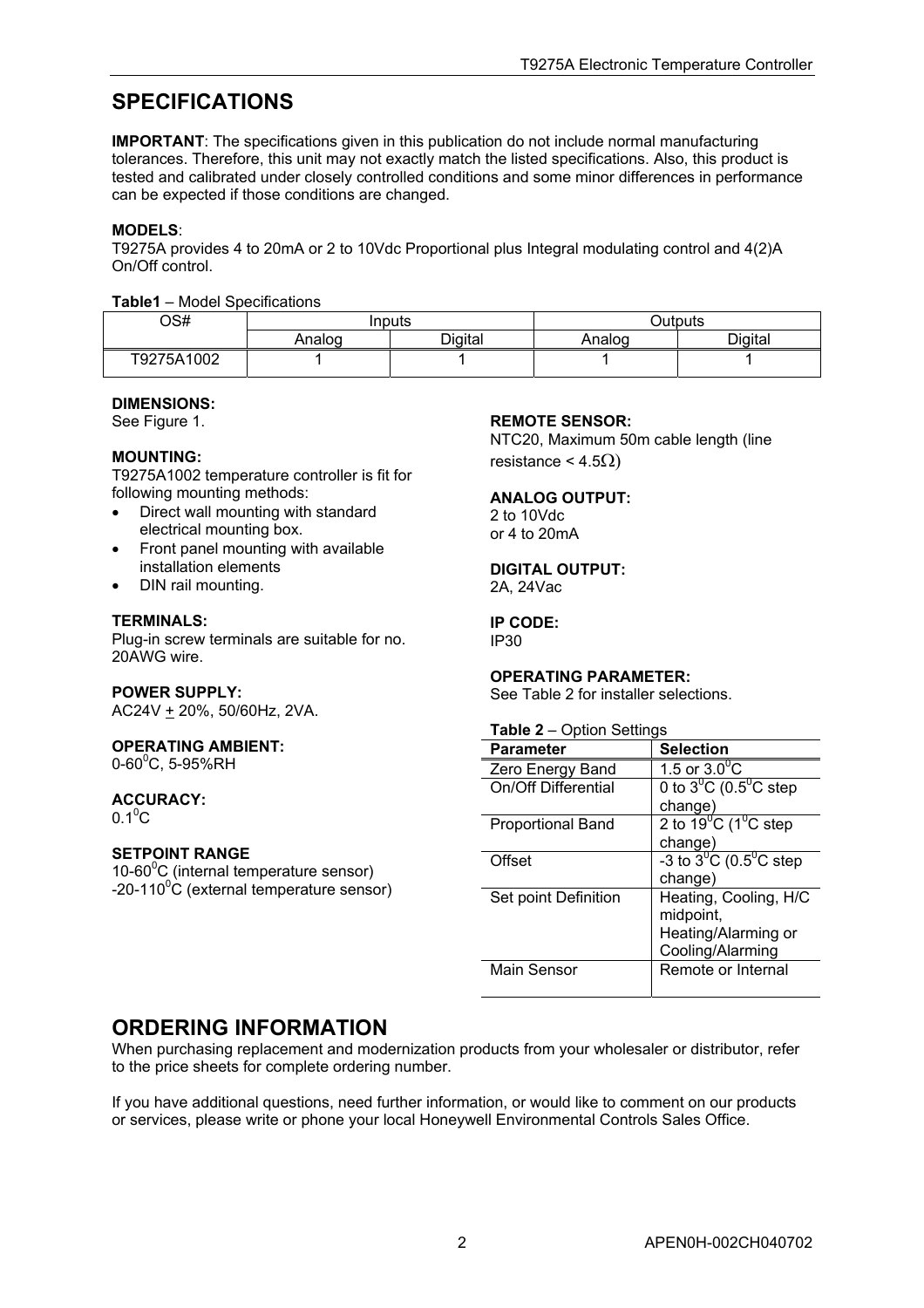#### <span id="page-2-0"></span>**Fig. 1—Dimension in mm (inches)**



## **INSTALLATION**

#### **Location**

The controller can be installed in any position on a flat surface or DIN rail. To measure room temperature by internal sensor and choosing wall mounting method, it is recommended to be installed 1.5m (about 5 ft.) above the floor in the area at average temperature conditions. For all kinds of mounting method, the product must be installed in an area with good air circulation.

Do not install the controller where it may be affected by:

- Draughts or dead air spots behind doors and in corners.
- Hot or cold air from ducts.
- Radiant heat from sun or appliances.
- Concealed pipes and chimneys
- Unheated (cooled) areas such as an outside wall behind the controller.

#### **Mounting**

There are 3 possibilities for mounting the controller.

• DIN Rail (see figure 2)

#### **Fig. 2—DIN rail mounting**



- 1. Open the product by a screwdriver.
- 2. Locate the back cover in the mounting position, insert the mounting screws through the appropriate holes, and screw into position.
- 3. Complete wiring (see later)
- 4. Align the fastening hook of back cover with the slots in front cover.
- 5. Press down the front cover firmly on the back cover.

#### **Figure 3—Wall Mounting with Screws**



• Panel Front Door Mounting with Screws (see figure 5)

It is required to make a paper-mounting template (see figure 4) to open the mounting hole on the front panel.

- 1. Paste the mounting plate on the front panel and open the hole according to the size of mounting template.
- 2. Use a screwdriver to separate the back cover from the front cover. Insert the front cover in the mounting hole.

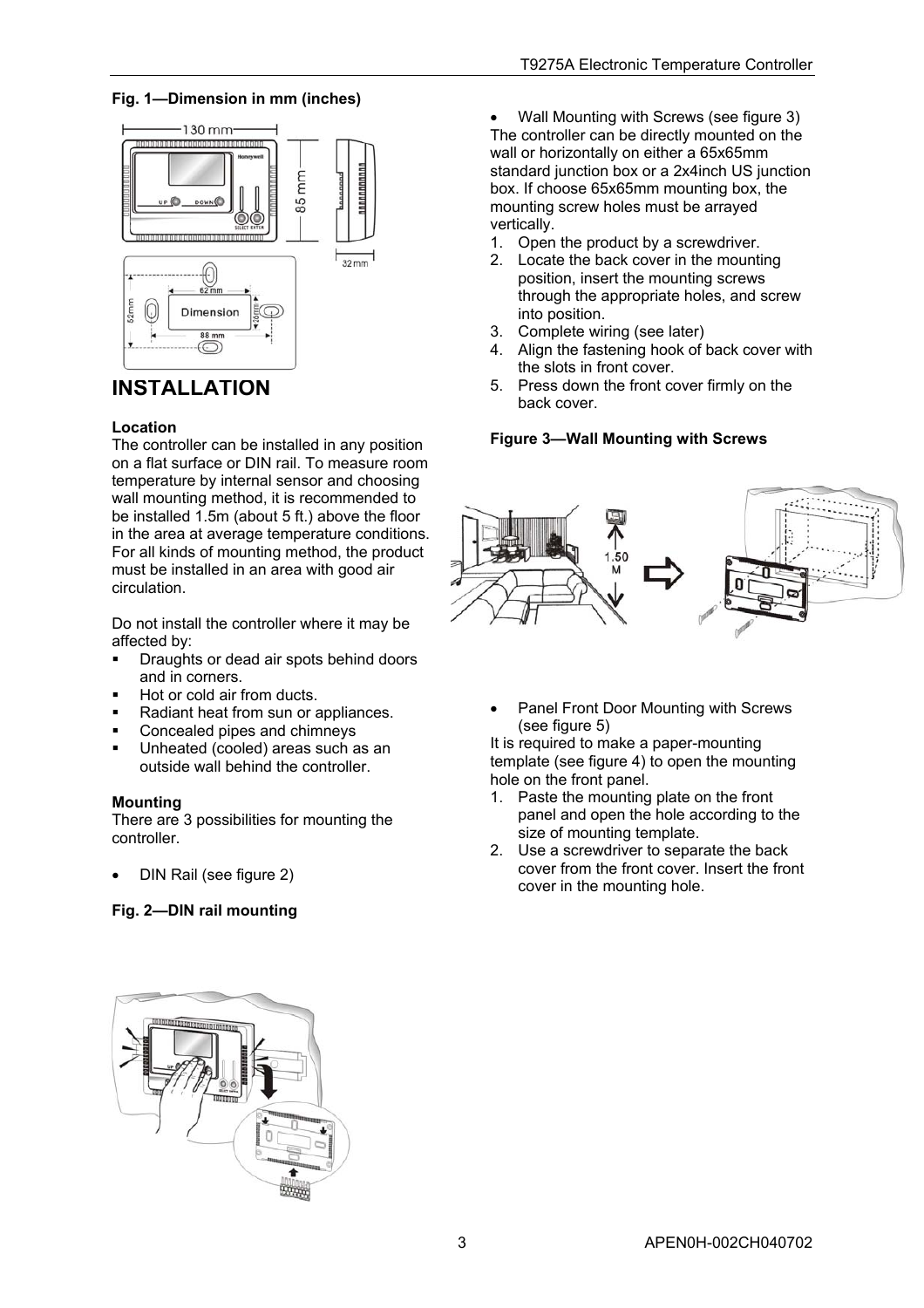<span id="page-3-0"></span>

- 3. Complete the wiring. (See wiring diagram)
- 4. Insert the back cover in the mounting hole and align the screw holes with the front cover.
- 5. Insert the screw and fasten it.
- Fig. 5—Panel Front Door Mounting





Disconnect power before installation to prevent electrical shock or equipment damage.

## **Wiring Diagram**

 Typical wiring connections are shown in Fig.8 to Fig. 9. The controller uses pluggable wiring terminal block. (Fig 6) Connect the wire with the locking plug firstly according to the sequence number marked on it. Then lock it on the header

#### **Single Stage Control--Heat/Cool Changeover**

#### **I/O List**

| Output1                     | Output2 | <b>Remote Sensor</b> | <b>Emergency input</b> |
|-----------------------------|---------|----------------------|------------------------|
| Analog 2-10Vdc              | On/Off  | <b>Option</b>        |                        |
| Cooling and / or<br>Heating |         |                      |                        |

block. The special design of terminal can prevent the misconnection between plug and header block. Before wiring you must decide the wiring direction. The default direction is vertical through the hole on the back cover. A vertical direction can be selected if you dismantle the one-off terminal cover at the bottom of the cover. Wiring connections may be made to the screw terminal block with 20AWG, solid or stranded copper wires. Connect the system wires to the controller terminals. Push excess wire back into hole. Plug hole to prevent drafts.

 Auxiliary screw terminal strip may be used in a junction box when the application requires multiple wires to be brought down at the controller, this can make troubleshooting startup and servicing easier.

#### **Fig 6** – Locking Plug

|  | 4 | 5 | 6 |  |
|--|---|---|---|--|
|  |   |   |   |  |

#### **DIP Switch Settings**

T9275A must be configured for proper operation by setting DIPswitches.

Figure 7—DIP Switches Setting







2-10Vdc 2-10Vdc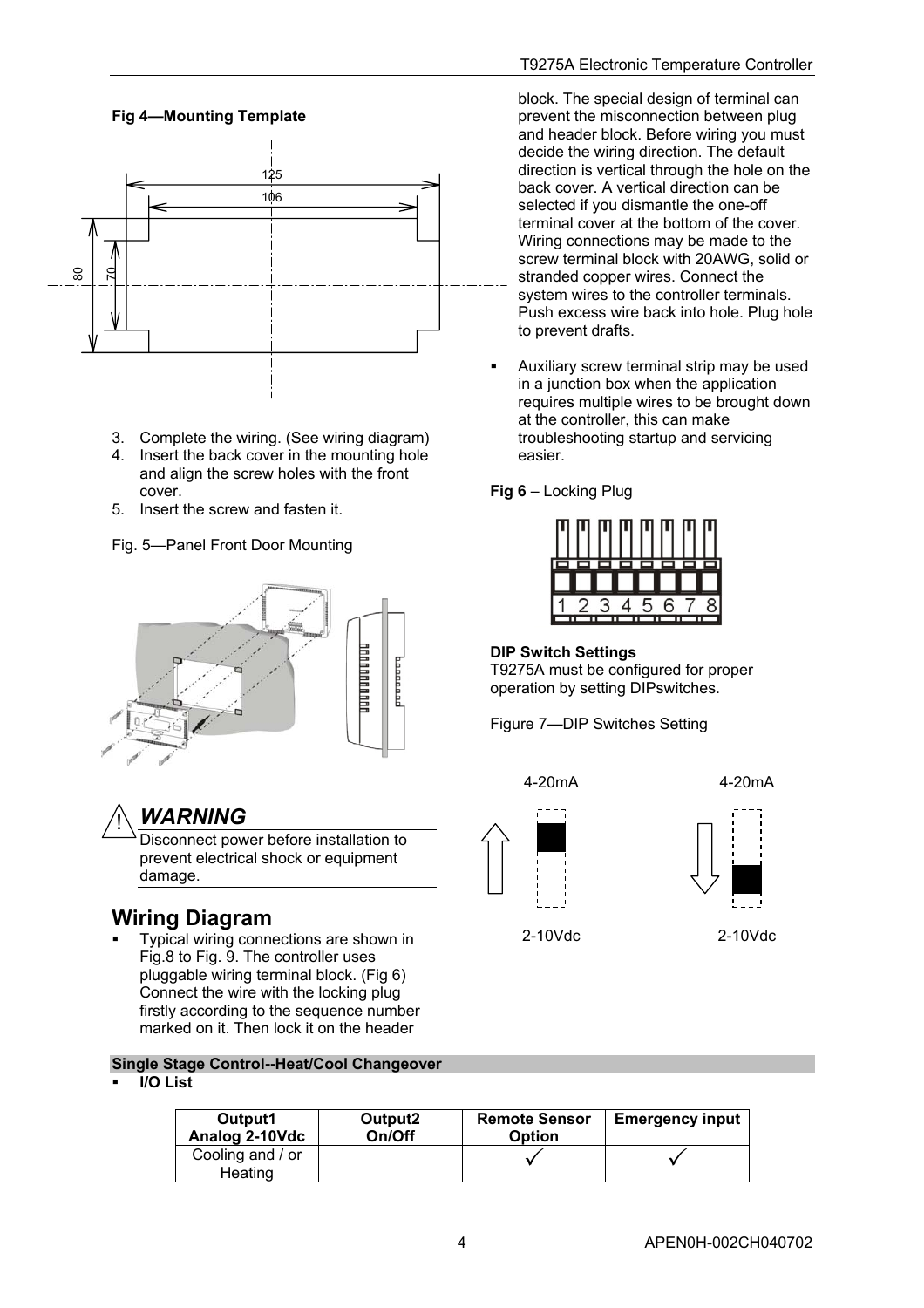

**Heating+Cooling Sequence Control/ H/C+Temperature Limit Control I** I/O List

| Output1<br>Analog 2-10Vdc | Output2<br>On/Off | <b>Remote Sensor</b><br>Option | <b>Emergency input</b> |
|---------------------------|-------------------|--------------------------------|------------------------|
| Cooling                   | Heating or Alarm  |                                |                        |
| Heating                   | Cooling or Alarm  |                                |                        |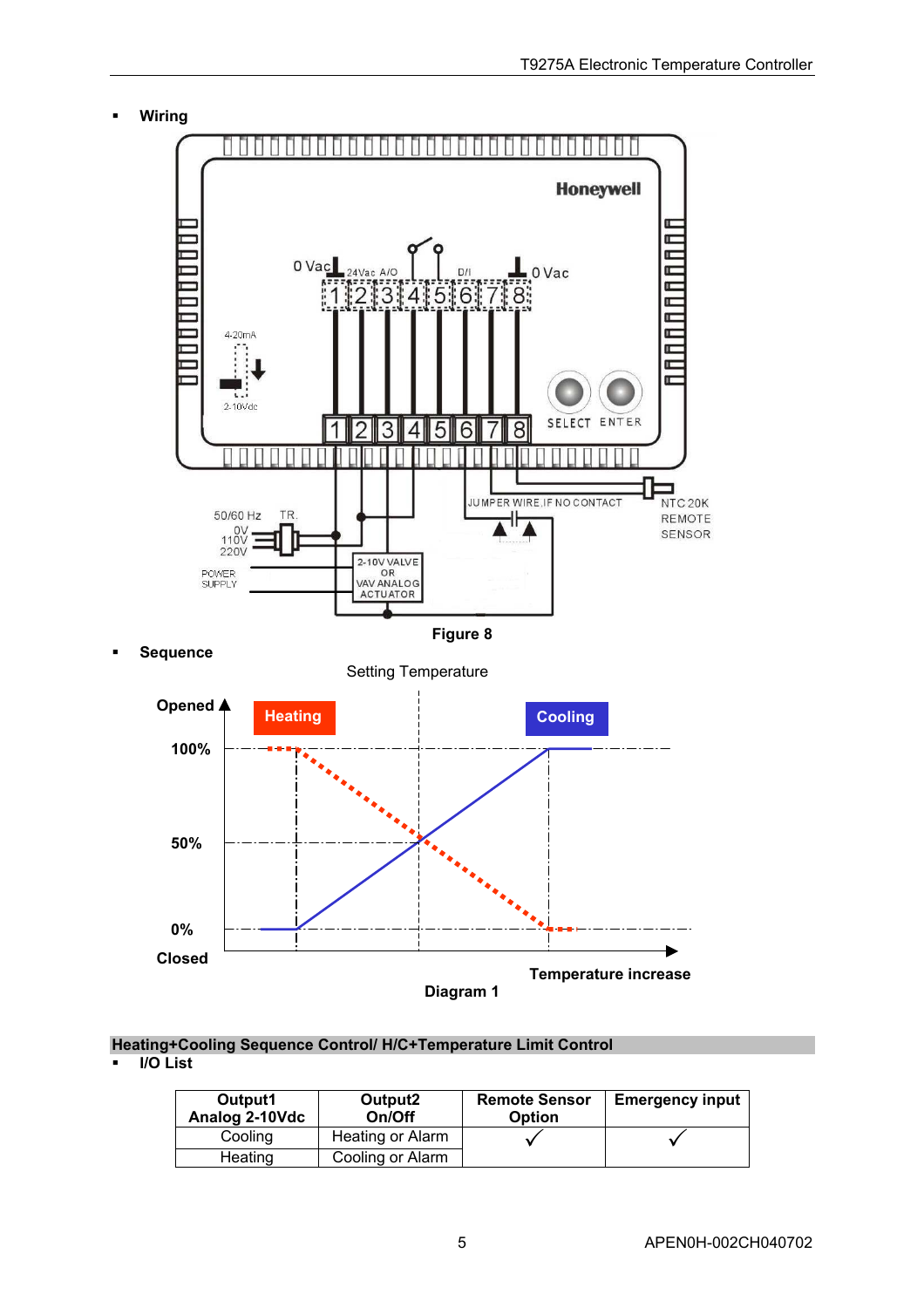**Wiring** 



**Sequence** 



#### Setpoint centered in zero energy band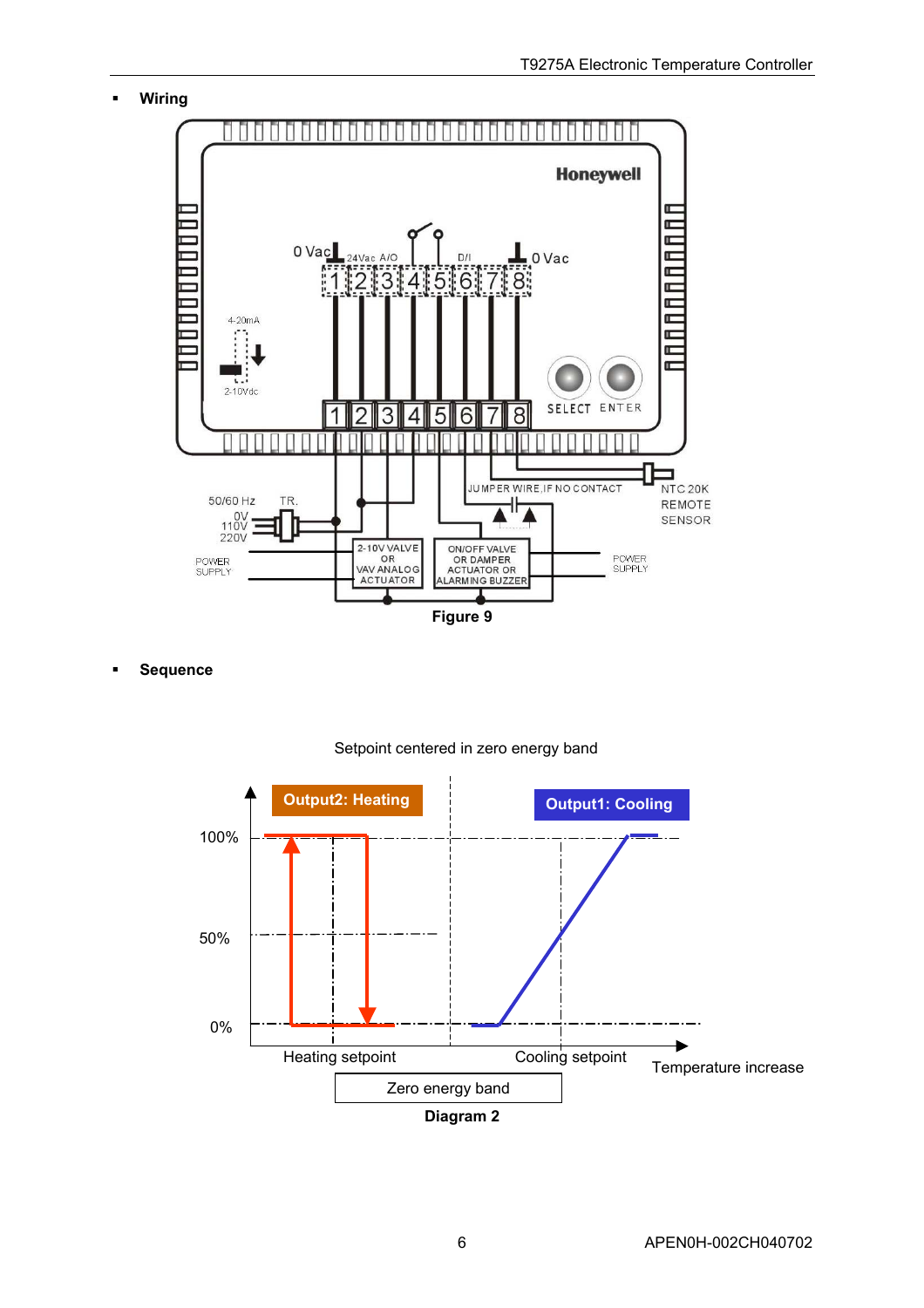

Setpoint centered in zero energy band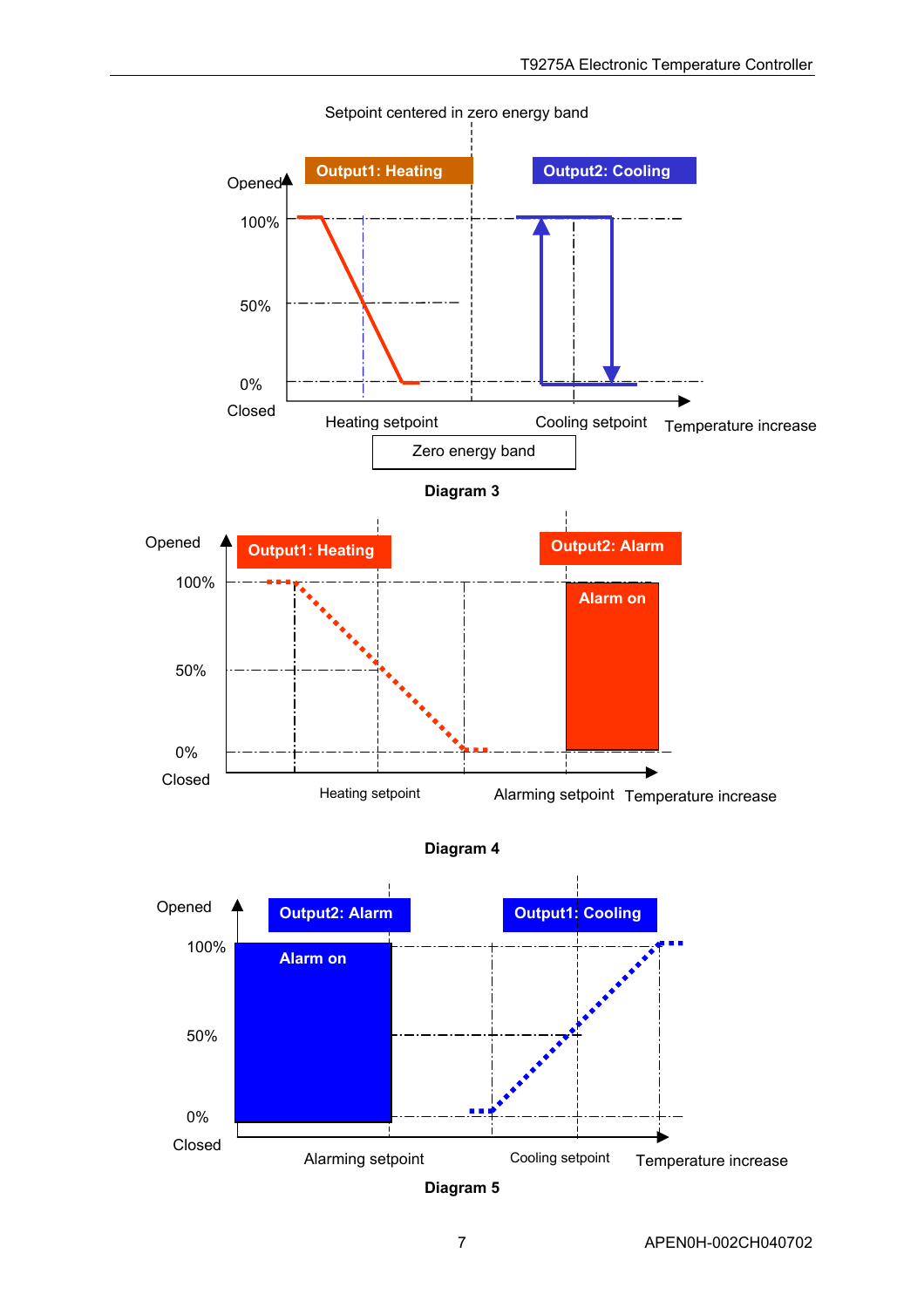## <span id="page-7-0"></span>**Control Operation**

#### **Input1—Temperature Remote Sensor**

The controller has an internal sensing device (thermistor) mounted internally. It is also possible to install a remote room or duct return sensor at different locations. See wiring diagram on how to wire the sensor.

**IMPROTANT:** The remote sensor is NTC20—Honeywell popular temperature sensor family. The remote sensor is not enclosed in the controller and must be ordered separately.

#### **Input2—Emergency Input**

Input2 is to connect with an On/Off dry contact for system error or emergency interlock control. If the contact is close, the controller will automatically close all output (or open to the maximum position in reverse mode) and cut off the power. The controller can only be restarted manually. **IMPORTANT**: If you needn't the interlock function please use a jump wire to connect input2 and neutral port, seen wiring diagram.

#### **Output1--Modulating Analog Output (2 to 10Vdc or 4 to 20mA)**

Output1 is modulating PI analog 2 to 10 Vdc or 4 to 20 mA. It can be selected by DIPswitch. The output signal is normal mode (2 to 10Vdc or 4 to 20 mA) or reverse mode (10 to 2 Vdc or 20 to 4 mA) selectable.

#### **Output2—On/Off Digital Output (4(2)A, 24Vac)**

Output2 is digital output with 4(2)A, 24Vac nominal capacity. It provides On/Off control for electric heater, on/off valve actuator or fan etc.

Output2 can provide limitation control through pre-setting a separate temperature limitation.

#### **Heat/Cool Changeover of Output1**

Output1 is suitable for Heat/Cool changeover (manually) control in 2 pipes AHU, Zoning control or Hydronic Heating application. The wire connection is shown in **Figure 7**. With cooling or heating selected the user setpoint will be positioned at the middle of proportional band. The output percentage is proportional to the temperature measured and decided by proportional band. The proportional band can be set from 2 $\rm{^0C}$  to 19 $\rm{^0C}$ . The control logic is seen in **Diagram 1**.

#### **Heating + Cooling Sequence Control with Zero Energy Band**

This kind of control requires Zero Energy Band (ZEB) is pre-set. For control purpose, the zero energy band is centred on the user setpoint, so its value defines the effective heating and cooling setpoints. The cooling setting point will be positioned on the right side of ZEB and the heating setting point is on the left side of ZEB. ZEB can be set as 1.5<sup>o</sup>C or 3<sup>o</sup>C. Any change of set point will cause both heating and cooling sepoints to change in parallel. Either output1 or output2 can be used for cooling or heating control. The control logic is seen in **Diagram 2** and **3**.

#### **Heating/Cooling + Temperature Limitation Control**

Output2 can be used for temperature limitation control. To select this function, 2 temperature setting points must be pre-set. One is in the mid of proportional band of output1 as main setting temperature. The second one is the temperature limitation of heating or cooling. In this mode if the measured temperature is higher (in heating mode) or lower (in cooling mode) than temperature limitation, output2 will close and output an alarming signal. The control logic is seen in **Diagram 4** and **5**.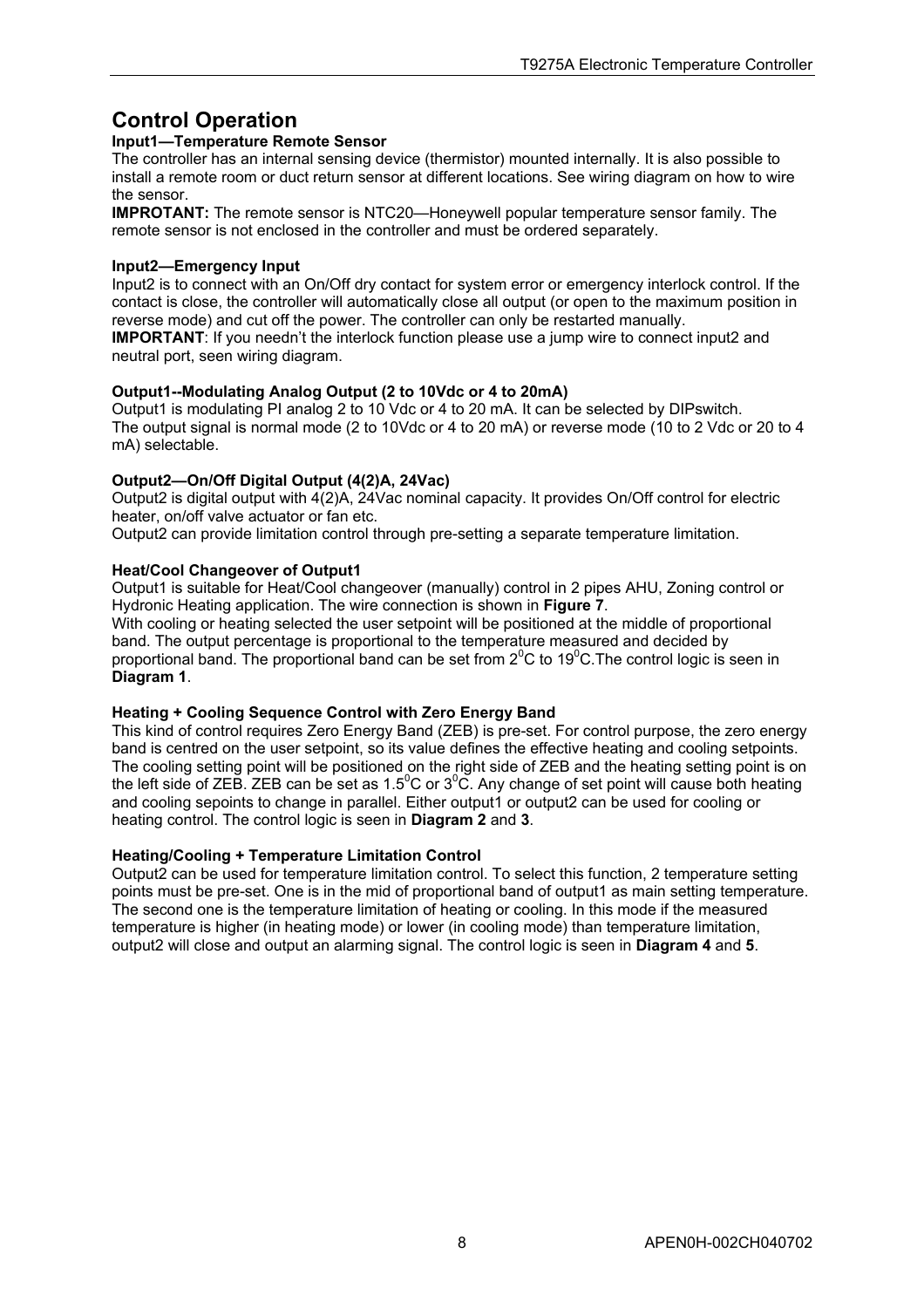## <span id="page-8-0"></span>**CONFIGURATION AND SETTINGS**

All configuration parameters have to be set to select the correct control functions as required for the job application and to start control operation and synchronization of the final control devices.

All default setting values pre-configured by factory are listed in Table 3.

| <b>Setting Parameters</b> | <b>Default Value</b>  |
|---------------------------|-----------------------|
| <b>ZBAND</b>              | $1.5^0$ C             |
| <b>DIFF</b>               | $0^0$ C:              |
| PBAND                     | $2.0\overline{{}^0C}$ |
| <b>OFFSET</b>             | $0^0$ C               |
| <b>MODE</b>               |                       |
| <b>REVERSE</b>            |                       |
| <b>DISPLAY</b>            |                       |
| <b>MANUL</b>              |                       |
| ST                        | $30^0$ C              |
|                           | 15seconds             |
| ALARM (F2)                | $30^{0}$              |

The detail setting process is shown in Table 3.

**IMPORTANT**: Before start setting, please check the following items,

- 1. Inspect the controller visually and check the push button before connect main power. There should be no any abnormal phenomena or obvious shipping damage.
- 2. Check the DIPswitch and make sure the switch is set at the right position.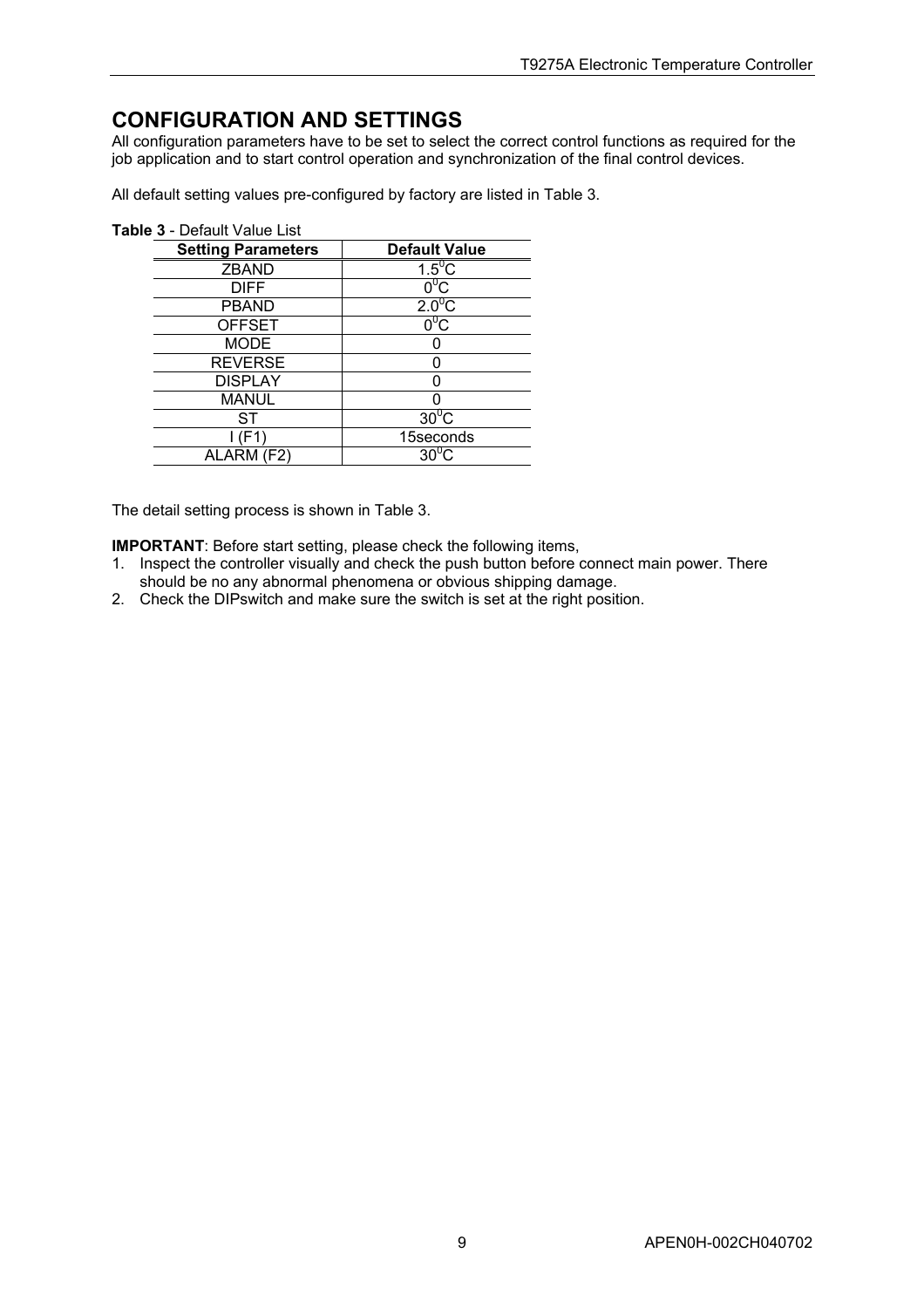## **Table 4—**Setting & Operation Manual

| <b>Item</b>                    | <b>Operation</b>                                                                                                                                                                                                                                                                                                                                                                                                                                                                                                                                                                                                                                              | <b>Display</b>                                                                                                                               |
|--------------------------------|---------------------------------------------------------------------------------------------------------------------------------------------------------------------------------------------------------------------------------------------------------------------------------------------------------------------------------------------------------------------------------------------------------------------------------------------------------------------------------------------------------------------------------------------------------------------------------------------------------------------------------------------------------------|----------------------------------------------------------------------------------------------------------------------------------------------|
| Power On/Off                   | Connect the main power. Display screen shows "DIGIT IN" and "OFF".<br>Press the 'SELECT' key and hold more than 3 seconds, the controller turns on. It will read the setting value in<br>➤<br>EPROM automatically. The controller is powered on.<br>After power on, LCD screen displays ambient temperature, output2 shows "DO OPEN".<br>➤<br>Press "select" key and hold more than 3 seconds, the product is powered off. And the display shows "OFF".<br>≻                                                                                                                                                                                                  | <b>DIGIT IN</b><br>ΠΕΕ<br><b>DO OPER</b><br>DIGIT IN<br><b>PV</b>                                                                            |
| Temperature<br>Adjustment      | Press key $\triangle$ one time, the setting temperature will be $1^0C$ up. Press and hold the key more than 2 seconds, the<br>temperature increases continuously until reaches $60^{\circ}$ C(internal sensor) or 110 $^{\circ}$ C(remote sensor). Press the<br>button one more time to stop the temperature change.<br>Press the key $\blacktriangledown$ one time, setting temperature will be1 <sup>o</sup> C down. Press it and hold more than 2 seconds, the<br>≻<br>temperature decreases continuously until reaches $10^{\circ}$ C(internal sensor) or -20 $^{\circ}$ C(remote sensor). Press the<br>button one more time, the temperate change stops. |                                                                                                                                              |
| <b>ZEB Value</b><br>Setting    | Press "SELECT" 1 time to choose "Z BAND".<br>⋗<br>Press key ▲ 1 time "ST" switches between $1.5^{\circ}$ C and $3.0^{\circ}$ C.<br>≻<br>Press key $\blacktriangledown$ 1 time "ST" switches between 3.0 <sup>°</sup> C and 1.5 <sup>°</sup> C.<br>➤<br>Press "ENTER" one time to save the setting value.<br>➤<br>If no input in 3 seconds, the controller will leave setting mode and return to normal operation mode automatically.<br>≻                                                                                                                                                                                                                     | <b>DO OPE</b><br><b>PV</b><br>ZBAND<br>$\mathsf{B}^\circ$<br><b>DO OPER</b><br><b>JIGIT IN</b><br><b>PV</b><br><b>ZBAND</b><br>$i.5^{\circ}$ |
| <b>Differential</b><br>Setting | Press "SELECT" to choose "DIFF".<br>≻<br>Press key ▲ 1 time "ST" is 0.5 <sup>°</sup> C up. The changing range is 0-3 <sup>°</sup> C. The temperature will stop if the value<br>reaches $3^0C$<br>Press key ▼ 1 time "ST" is 0.5 <sup>o</sup> C down. The changing range is 3-0 <sup>o</sup> C and the temperature will not change if the<br>value reaches $0^0C$ .<br>Press "enter" to save setting value.                                                                                                                                                                                                                                                    | <b>DO OPEN</b><br>DIGIT IN<br>PV<br><b>DIFF</b><br>20°                                                                                       |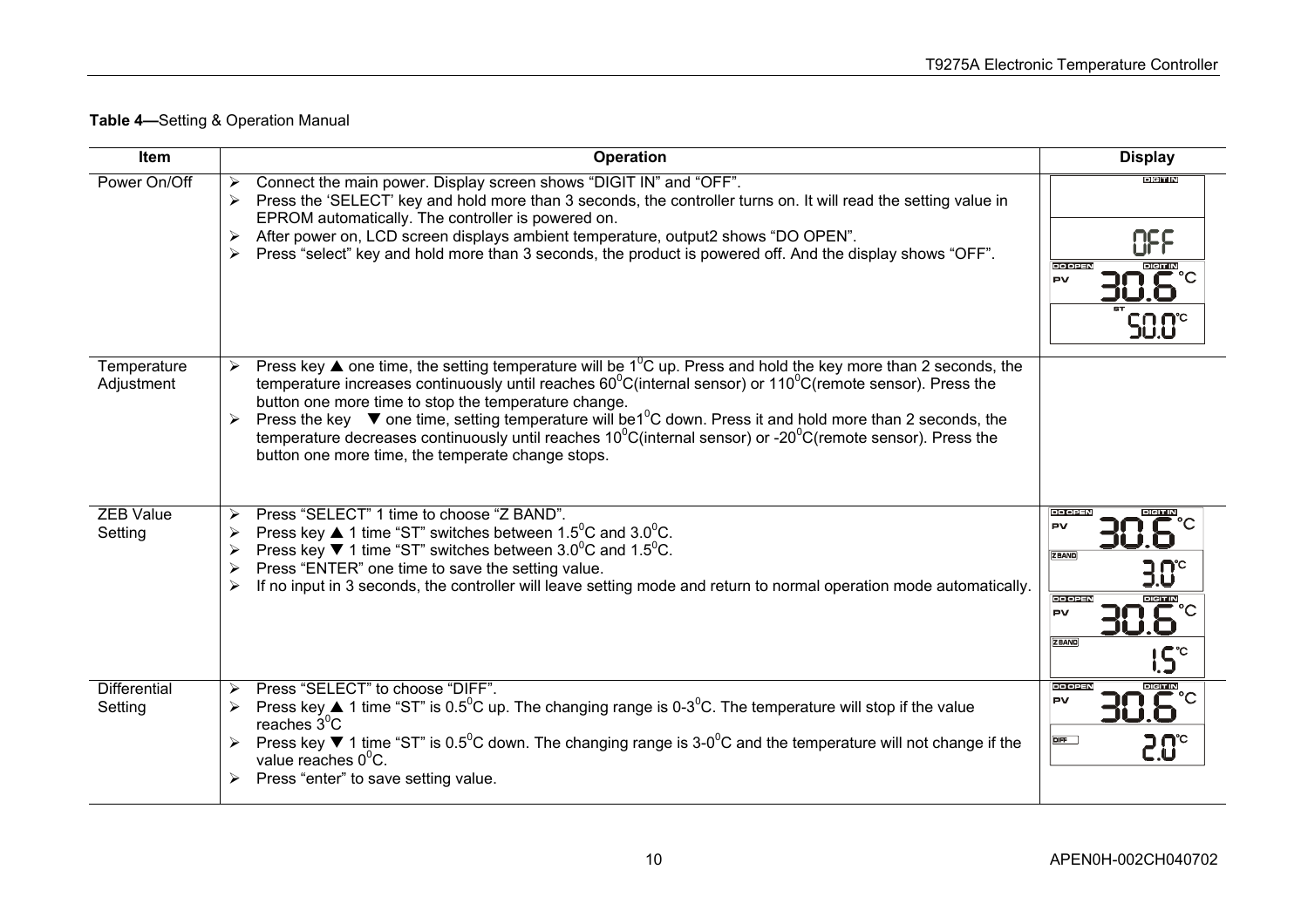| Item                                | <b>Operation</b>                                                                                                                                                                                                                                                                                                                                                                                                                                                                                                                                                                                                   | <b>Display</b>                                   |
|-------------------------------------|--------------------------------------------------------------------------------------------------------------------------------------------------------------------------------------------------------------------------------------------------------------------------------------------------------------------------------------------------------------------------------------------------------------------------------------------------------------------------------------------------------------------------------------------------------------------------------------------------------------------|--------------------------------------------------|
| Proportional<br><b>Band Setting</b> | Press "SELECT" to choose "P BAND".<br>$\triangleright$<br>Press key ▲ 1 time "ST" will be 1 <sup>0</sup> C up. The range is 2-19 <sup>0</sup> C. Hold the key 2 seconds up; the temperature<br>increases continuously until reaches 19 <sup>°</sup> C. Press the button again, temperature change stops.<br>Press key ▼ 1 time "ST" will be 1 <sup>o</sup> C down. The range is 19-2 <sup>o</sup> C. Hold it 2 seconds up, the temperature<br>➤<br>decreases continuously until reaches $2^0$ C. Press the button again, temperature change stops.<br>Press, "ENTER" button to save setting value.<br>➤            | <b>DO OPEN</b><br><b>DIGIT IN</b><br>PV<br>PBAND |
| <b>Offset Setting</b>               | Press "SELECT" to choose "OFFSET".<br>⋗<br>Press key ▲ 1 time "ST" will be 0.5c up; the range is from -3 to $3^0$ C. Hold the key in 2 seconds; the temperature<br>≻<br>increases continuously until reaches 3 <sup>°</sup> C. Press the button again, temperature change stops.<br>> Press key ▼ 1 time, "ST" will be 0.5 <sup>0</sup> C down; the range is from 3 to-3 <sup>0</sup> C. Hold the key in 2 seconds, the<br>temperature decreases continuously until reaches $-30C$ . Press the button again, temperature change stops.<br>Press, "ENTER" button to save setting value.<br>$\blacktriangleright$    | <b>DO OPE</b><br>PV<br>OFFSET                    |
| Mode Setting                        | Press "SELECT" to choose "MODE".<br>↘<br>Press key ▲ 1 time "ST" will be 1 up, the range is 0-6<br>0: output1 cooling<br>output2 no function<br>1: output1 heating<br>output2 no function<br>2: output1 cooling<br>output2 heating<br>3: output1 heating<br>output2 cooling<br>output2 low temperature limit<br>output2 high temperature limit<br>4: output1 cooling<br>5: output1 heating<br>When the value reaches 5, the setting value will not change.<br>Press key $\Psi$ 1 time "ST" will be 1 down until to 0, then no change if continue to press the key.<br>Press, "ENTER" button to save setting value. | <b>DO OPEN</b><br>nern<br>ÞV<br><b>MODE</b>      |
| <b>Sensor Setting</b>               | Press "SELECT" to choose "SENSOR".<br>↘<br>Press key ▲ "ST", the value switches between 0 and 1: 0 $\rightarrow$ internal sensor 1 $\rightarrow$ external sensor<br>➤<br>Press key $\Psi$ "ST", the value switches between 1 and 0<br>➤<br>Press, "ENTER" button to save setting value.<br>≻                                                                                                                                                                                                                                                                                                                       | <b>DO OPER</b><br>PV<br><b>SENSOR</b>            |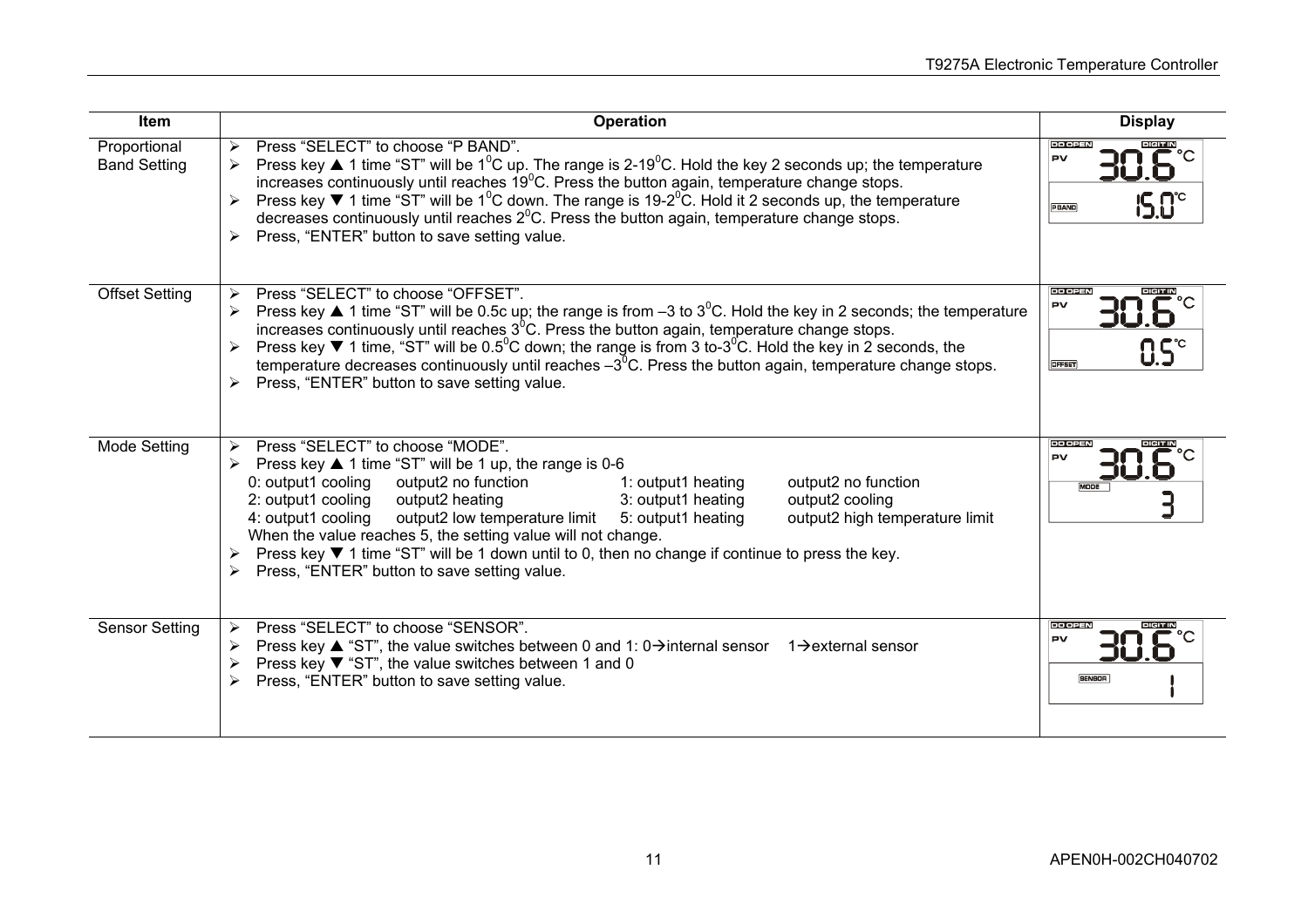| Item                                            | Operation                                                                                                                                                                                                                                                                                                                                                                                                                                                                                                                                                                                                                                                                                                                                                    | <b>Display</b>                                                                                                                                                   |
|-------------------------------------------------|--------------------------------------------------------------------------------------------------------------------------------------------------------------------------------------------------------------------------------------------------------------------------------------------------------------------------------------------------------------------------------------------------------------------------------------------------------------------------------------------------------------------------------------------------------------------------------------------------------------------------------------------------------------------------------------------------------------------------------------------------------------|------------------------------------------------------------------------------------------------------------------------------------------------------------------|
| <b>Reverse Setting</b>                          | Press "SELECT" to choose "REVERSE".<br>≻<br>Press key $\blacktriangle$ "ST" value will switch between 0 and 1: 0 $\rightarrow$ output1 in normal mode, 2—10Vdc or 4-20mA<br>1→output1 in reversing mode, 10–2Vdc or 20-4mA<br>Press key ▼ "ST" value will switch between 1 and 0.<br>➤<br>Press, "ENTER" button to save setting value.<br>➤                                                                                                                                                                                                                                                                                                                                                                                                                  | <b>DO OPEN</b><br>DIGIT IN<br>PV<br><b>REVERSE</b>                                                                                                               |
| <b>Display Setting</b><br><b>Manual Setting</b> | Press "SELECT" to choose "DISPLAY".<br>↘<br>Press key $\triangle$ "ST" value will switch between 0 and 1.<br>➤<br>0: Normal Mode, output1 is decimal value signal<br>1: Percentage Mode, output1 is percent value (2Vdc or<br>4mA--0% 10Vdc or 20mA--100%).<br>Press key ▼ "ST" value will be 1 down.<br>➤<br>Press, "ENTER" button to save setting value.<br>≻<br>In percentage mode the screen will show "AO" and "%".<br>≻<br>Press "SELECT" to choose "MANUAL".<br>≻                                                                                                                                                                                                                                                                                     | <b>DO OPE</b><br><b>DIGIT IN</b><br><b>PV</b><br><b>DISPLAY</b><br><b>DO OPEN</b><br><b>DIGIT IN</b><br>AO<br><b>DISPLAY</b><br><b>DIGIT IN</b><br><b>DO OPE</b> |
|                                                 | Press key $\triangle$ "ST" value switches between 0 and 1: 0 $\rightarrow$ MANUAL OFF<br>1→MANUAL ON<br>≻<br>Press key ▼ "ST" value switches between 1 and 0.<br>≻<br>Press, "ENTER" button to save setting value.<br>≻<br>If manual on, PV screen will show "AO" and "%", ST screen shows measured value<br>≻<br>If manual on, press key $\triangle$ 1 time, the displayed value will be 1% up. Hold the key 2 seconds up; the value<br>≻<br>increases continuously until reaches 100%.<br>If manual on, press key $\blacktriangledown$ , the value will be 1% down. Hold the key 2 seconds up; the value decreases<br>continuously until reaches 0%.<br>After 90 minutes manual on operation, the controller will return to manual off mode automatically. | <b>PV</b><br><b>VIANUAL</b><br><b>DO OPEN</b><br><b>DIGIT IN</b><br>AO<br><b>MANUAL</b><br>30.6°                                                                 |
| F1 Setting                                      | Press key "SELECT" to choose "F1".<br>➤<br>Press key ▲ 1 time "ST" value will be 0.1 second up; the range is from 0.1 to 60 seconds. Hold the key 2<br>seconds up; the value increases 0.1 second until reaches 60.<br>Press the key $\blacktriangledown$ everything is reverse.<br>Press "ENTER" to save.<br>➤<br>This value setting shows how long the output1 will update the output value.<br>≻                                                                                                                                                                                                                                                                                                                                                          | <b>DO OPEN</b><br><b>DIGIT IN</b><br>PV<br>C                                                                                                                     |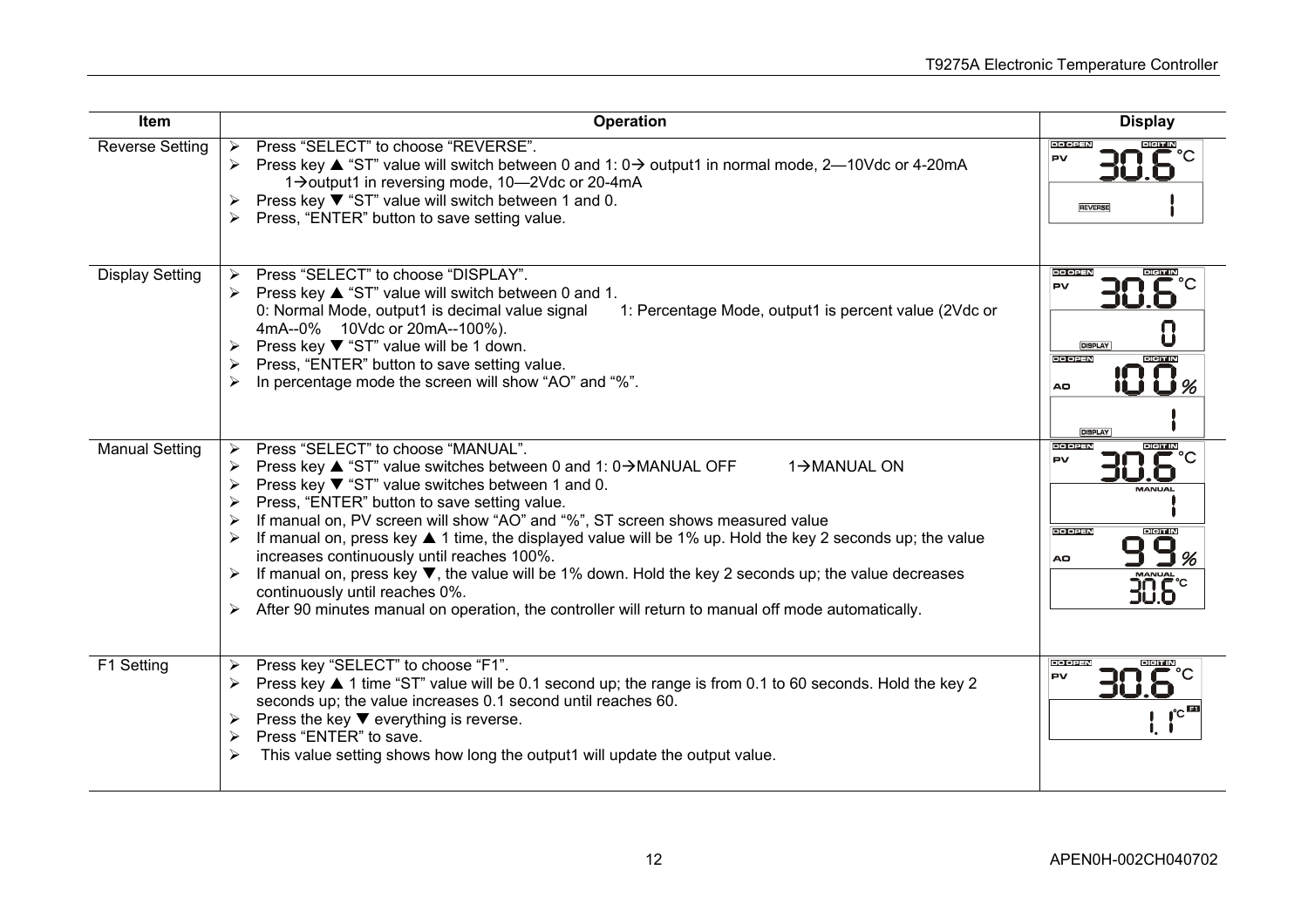| Item                                            | <b>Operation</b>                                                                                                                                                                                                                                                                                                                                                                                                                                                                                                                                                                                                                                                                                                   | <b>Display</b>                                                                                              |
|-------------------------------------------------|--------------------------------------------------------------------------------------------------------------------------------------------------------------------------------------------------------------------------------------------------------------------------------------------------------------------------------------------------------------------------------------------------------------------------------------------------------------------------------------------------------------------------------------------------------------------------------------------------------------------------------------------------------------------------------------------------------------------|-------------------------------------------------------------------------------------------------------------|
| F <sub>2</sub> Setting<br>Temperature<br>Limit) | Press "SELECT" to choose "F2".<br>Press key $\triangle$ one time, the setting temperature will be $1^0C$ up. Press and hold the key more than 2 seconds, the<br>temperature increases continuously until reaches $60^{\circ}$ C(internal sensor) or 110 $^{\circ}$ C(remote sensor). Press the<br>button one more time to stop the temperature change.<br>Press the key ▼ one time, setting temperature will be1 <sup>0</sup> C down. Press it and hold more than 2 seconds, the<br>temperature decreases continuously until reaches $10^{\circ}$ C(internal sensor) or -20 $^{\circ}$ C(remote sensor). Press the<br>button one more time, the temperate change stops.<br>Press "ENTER" to save the setting value | <b>DO OPEN</b><br><b>DIGIT IN</b><br><b>PV</b><br>$\mathbf{\mathsf{B}}$ : $\mathbf{\mathsf{C}}^{\circ}$ and |
| Output2<br>Description                          | If output2 has no output signal, the screen shows "DO OPEN" and the resistance value is high. Otherwise the screen<br>shows "DO CLOSE" and the resistance value is low.                                                                                                                                                                                                                                                                                                                                                                                                                                                                                                                                            |                                                                                                             |